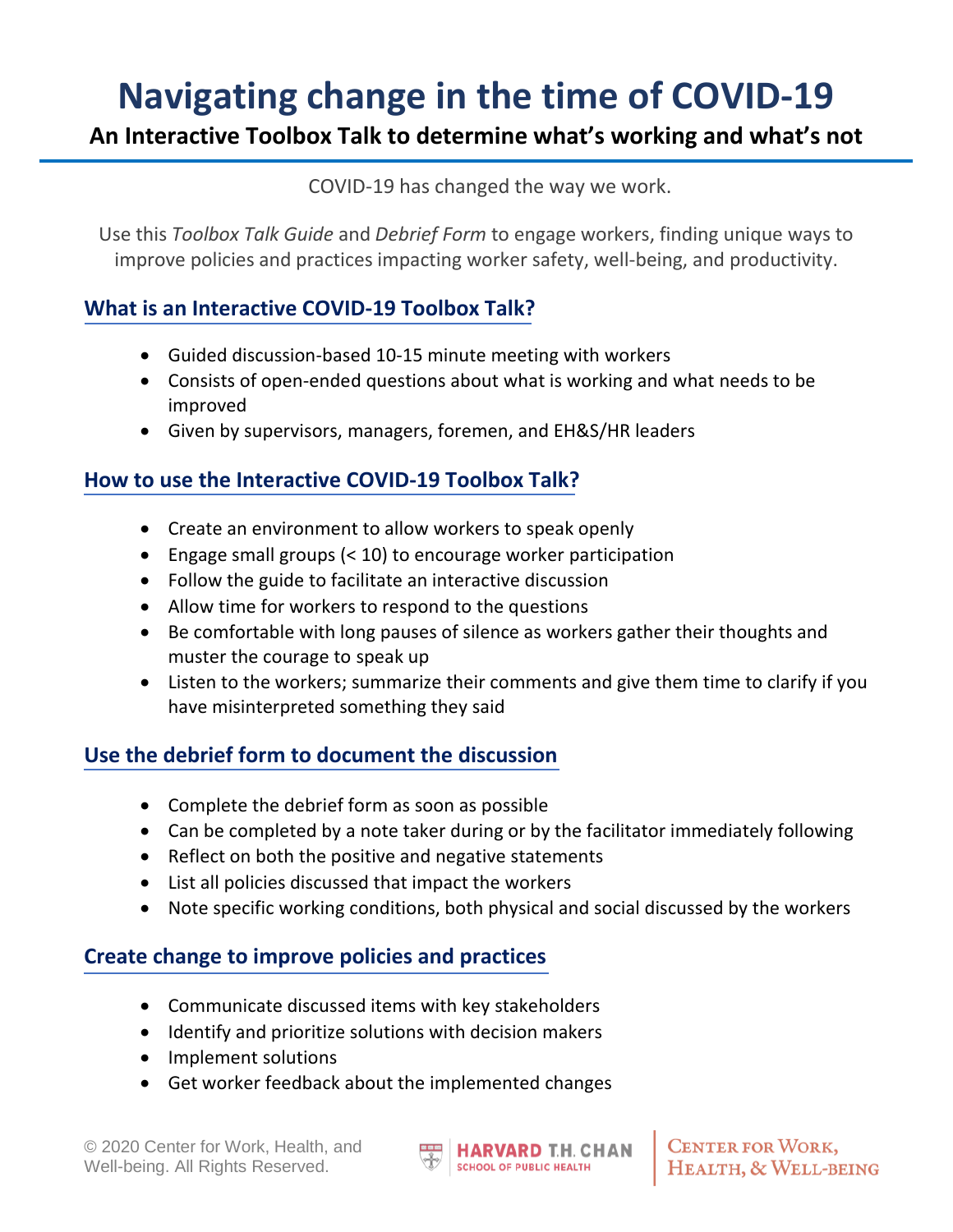### **Toolbox Talk Guide:**

### **Navigating Change during COVID-19** *( ~15 minutes)*

**Speaker: Supervisor Audience: Employee Audience: Employee** 

### **Introduction** *(1 minute)*

The goals of today's toolbox are to:

- **Goal 1:** Recognize and identify how work has changed since the new COVID-19 guidelines were introduced.
- **Goal 2:** Discuss strategies or suggestions for modifying the way you do your work safely with the new COVID-19 policies.

### **Things to Remember** *(1 minute)*

- Ensure the environment is conducive for workers to speak openly.
- You are there to learn from the workers. Allow time for them to speak.
- There are no right or wrong answers or bad questions.
- Provide mechanisms to allow workers to speak to you privately after the meeting.

#### **Discussion Questions** *(10 minutes)*

**Work has changed.** We have new policies and practices to address working during COVID-19.

- 1. Out of all the policies that have been imposed, what has been easy to implement or what have you been proud of that you've been able to implement from all of these policies?
- 2. One thing that is very important to me and to [company name] is the safety of its employees. How do the new policies and practices impact safety, health and wellbeing at work?
	- A. Do you feel you need to make more decisions now about the way you do your work because of the new COVID-19 policies?
	- B. Are there methods that you have put in place to ensure that work is done safely since we have had the new COVID-19 policies and practices?
	- C. What could we do that could improve things even more?
	- D. How could we do better collectively as a group?

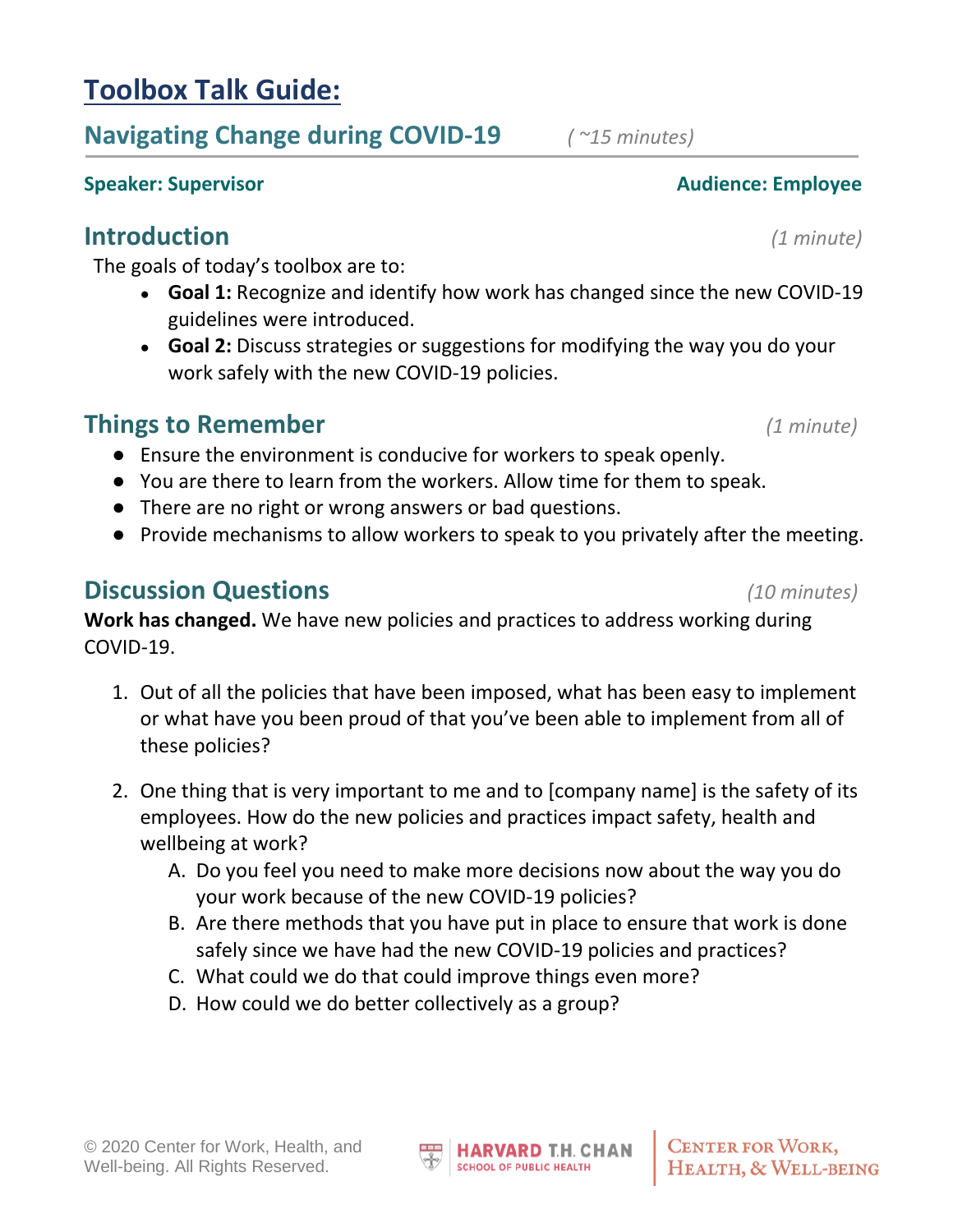*(NOTE TO PRESENTER: If the discussion hasn't covered something that is important or of interest to you, the management, or the workers, use these next questions to extend the topic and discussion.)*

3. We talked about several policies, what about the ones that we did not discuss: are they working?

Some of the other policies may include, [include your company's policies, examples could be…]

- A. Social distancing of 6 feet, including meetings and huddles
- B. Not working while sick zero tolerance policy
- C. Break practices & scheduling policies
- D. Personal protective equipment policies for employees and customers/clients
- E. Disinfecting and cleaning practices & policies
- 4. Are there other challenges you are facing that are related to the COVID-19 pandemic? For example, how does this impact your family, you personally, your friends, or coworkers?

### **Conclusions** *(1–2 minutes)*

I want to let you know we are all in this together. For management, things are changing rapidly and we're all trying to do our best. I heard these points from you today...

*(NOTE TO PRESENTER: Recap some of the things you have heard and give workers an opportunity to respond.)*

Did I miss anything?

I will take what I have heard today to our management, so that we can work out what changes are able to be made based on what you told me today. Over the coming weeks, we will communicate what changes are made to all of you and give you the opportunity to provide further feedback.

Thank you. Stay safe!